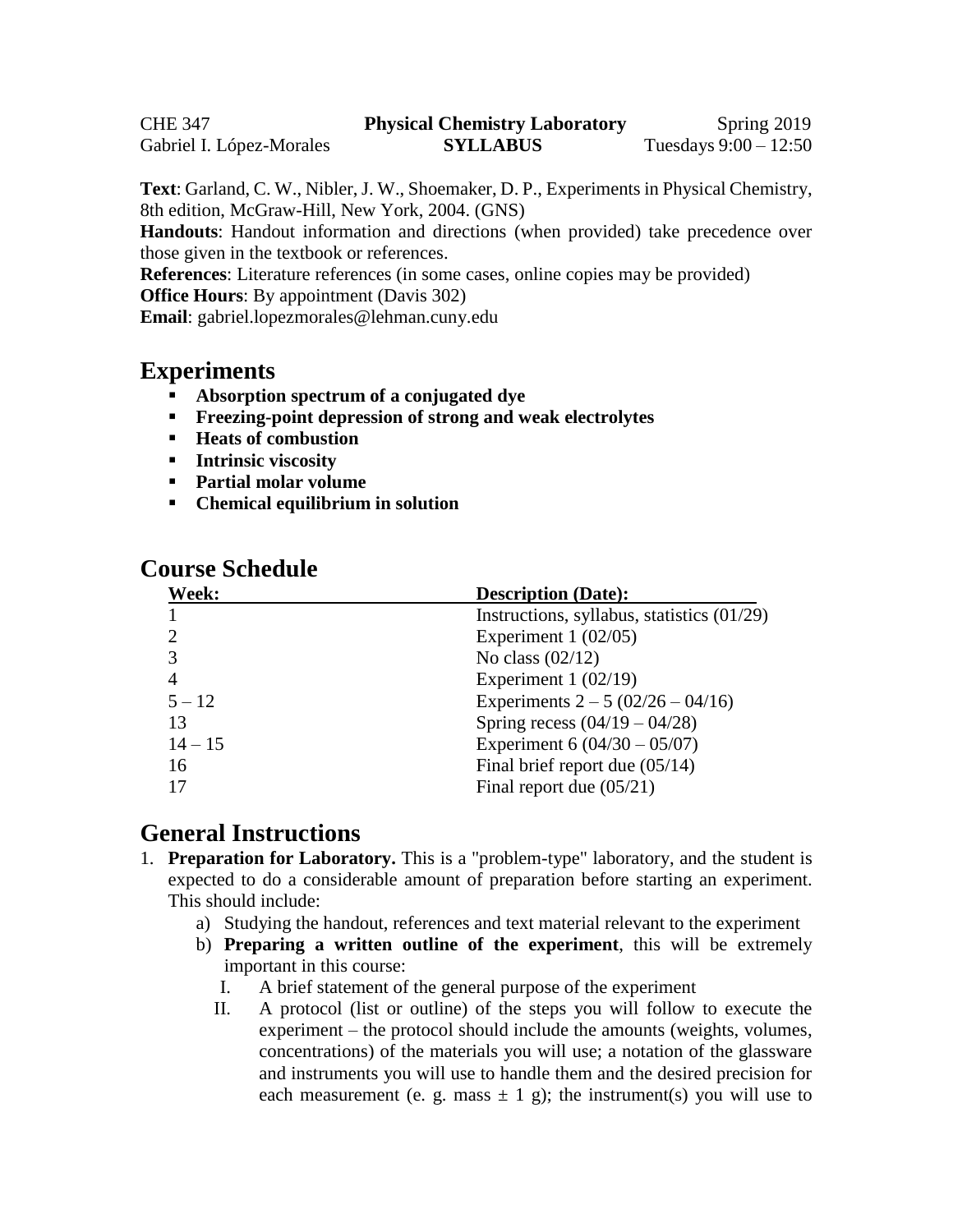make the physical measurements of the experiment and the precision expected in these measurements

- III. Calculations you need to make for above amounts
- IV. What kind of results you hope to achieve according to your understanding of the experiment?
- 2. **Written outline.** Must be presented to the instructor for checking at the beginning of the laboratory period in which the experiment is to begin. The student will not begin experimental work until the outline has been submitted.
- 3. **Participation.** ALL group members are expected to participate during each experiment. It is recommended that before starting the experiment, group members split up the work to be done so that experiments run efficiently, while **avoiding individualtype work arrangements**. Participation will be considered as part of the overall final grade (see **Grading**). Be aware that overall attitude, common mistakes during procedures (along with the expertise or knowledge on how to correct or overcome these), abilities, and other concurrent elements will be considered inside this part of the final grade.
- 4. **Number of Experiments.** For the Spring 2019 semester, students must complete multiple experiments (at least 3; the final number will be according to class size and student performance). For this reason, as mentioned previously, all students are required to be fully-prepared for each experiment before starting. Each student group will choose an experiment to start from the list. Ideally, no two groups will be doing the same experiment at the same time. The order in which the groups will rotate between experiments will be assigned by the Instructor.
- 5. **Brief Reports.** At the end of each experiment, each student will have one week (until the week of the beginning of the next experiment) to hand in a brief, worksheet-type, laboratory report. The guidelines for writing this document, what to include and how to write it, will be provided (on Blackboard (BB)). Students will not start the next assigned experiment if this document is not turned in by the due date.
- 6. **Laboratory Report.** At the end of the final experiment, each student must hand in **one** official final laboratory report based on any of the experiments done. The expectations of this laboratory report will be discussed in class. There will also be an outline provided to you through BB. Both a hardcopy and an electronic copy must be submitted by 23:59 on the due date. Electronic copies must be submitted via SafeAssign on BB. **Laboratory reports will not be accepted late** and failure to turn in both the hardcopy and electronic copy, on or before its due date, will result in a zero for that laboratory report. Help/advice is available from the instructor on writing the report and it is recommended that the student take advantage of it.